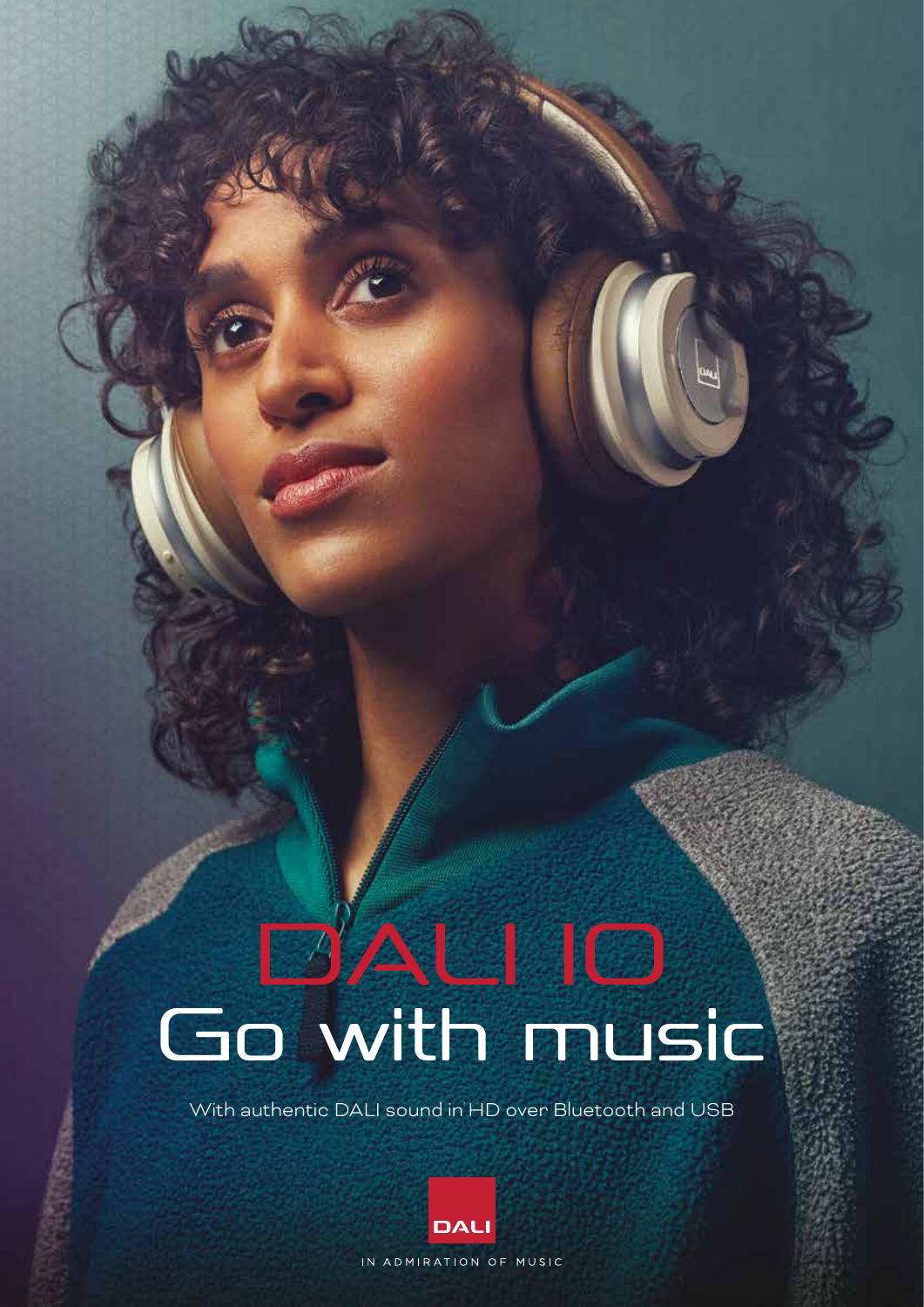Now you can take that fabulous DALI sound with you wherever you go.

Ultimate audio comfort for extended listening

The DALI IO-4 and DALI IO-6 are wireless, battery rechargeable hi-fi headphones. Both are over-ear (circumaural), closed-back designs, engineered to offer extremely high sound quality. Both are available in two colour finishes: Iron Black and Caramel White.

The IO-6 differs from the IO-4 by including active noise cancellation (ANC) that also includes a 'transparency' mode that lets outside noise in where needed. In forgoing ANC, however, the IO-4 is able to offer an incredible battery life of up to 60 hours per charge.

DALI IO headphones are the perfect travel companions. We all spend more and more time on the go – we commute to work, we travel for business and pleasure. But all this time on the move can also be time to spend on what we enjoy, whether that's listening to music or watching a film.The DALI IO headphones are perfect for those 'on the go' moments.

# Go beyond

# Designed and engineered in Denmark

The DALI IO-4 and DALI IO-6 are true DALI products, made with our trademark attention to detail. Every single component in the IO headphones is unique and created to the highest possible standards of design, durability, comfort, functionality and, of course, sound quality.

From the start there was a clear goal: DALI headphones should deliver the best possible sound quality, while at the same time being as comfortable to wear as possible, even when in use for many hours.

# Minimal weight

Crucial to long-term comfort over extended periods is a headphone's weight. The DALI IO headphones have been designed to minimise weight and every material has been chosen to achieve this without compromising on either quality or durability.

# Maximum comfort

Every one of us is unique. We all have different sized heads and ears. To ensure maximum comfort for extended listening, DALI IO headphones have been ergonomically optimised to fit as many people as possible. This required numerous prototypes, and analysis of numerous different combinations of ear pads, headband curves and ear-cup angles. The result is a design with the adjustability required to provide a natural fit for everyone.

# Softly does it

As the primary contact point between the user's head and the headphones, the ear pad is an incredibly important component, not only for comfort but also for acoustic performance. For consistent audio excellence, the ear pad needs to create a seal to the head, and for maximum comfort it needs to be soft and compliant and to distribute headband pressure evenly.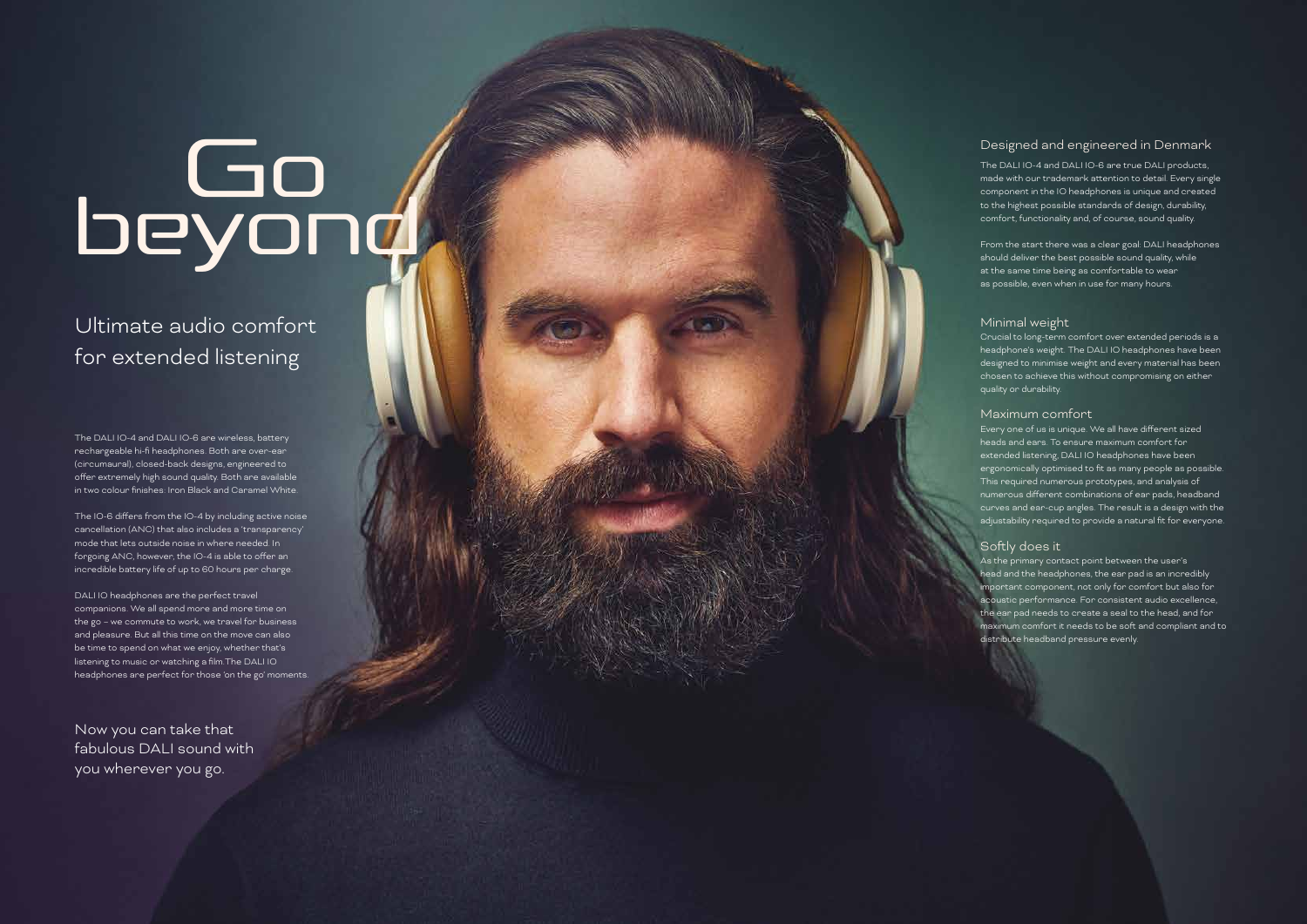Our custom-made 50mm drivers deliver an exceptionally lifelike performance. Listen in high definition over Bluetooth or USB and experience your favourite music as you've never heard it before.



# LONG BATTERY LIFE

Go for days without recharging. Our advanced lithium-ion battery delivers peerless playback on a single charge. Up to 60 hours for the IO-4 and 30 hours for the IO-6 – even with noise cancelling active.



The DALI IO series are luxurious wireless headphones, designed and developed in Denmark, with class-leading battery life, audio comfort and sonic performance.





Hands-free calls and voice assist

The DALI IO's built-in microphone makes taking calls and voice control a breeze.

## **Connectivity**

Alongside Wireless Bluetooth connection, the DALI IO also supports wired connections through the USB-C and the 3.5mm mini jack input.

ULTIMATE AUDIO COMFORT Luxuriate in music without limits. DALI IO is built for extended listening with a comfortable, durable design and a natural, transparent sound that never tires.



### IMMERSIVE NOISE-CANCELLING\*

Silence the distractions and enjoy every detail of your favourite music. Our cutting-edge digital noise cancellation technology delivers a truly immersive listening experience. \* DALI IO-6 only.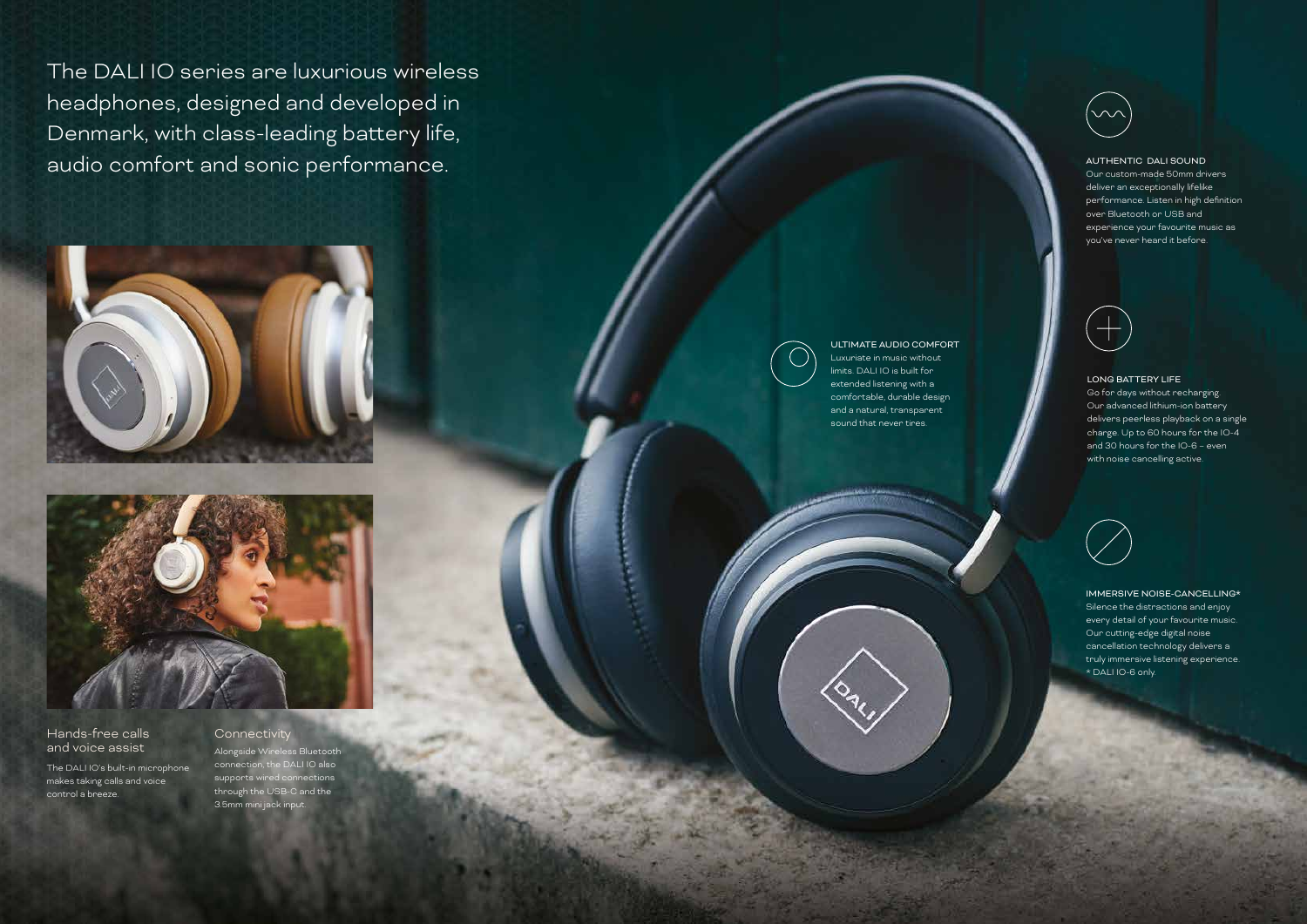DALI IO is built for extended listening with a comfortable, durable design and a natural, transparent sound that never tires.

Headphones live an incredibly tough life and are not always handled with care. The DALI IO headphones are extremely durable and robust.

Designed with real use cases in mind, DALI IO headphones have been tested to meet all the challenges that real life can throw at them. For example, the headphone ear cups are able to rotate +/- 90 degrees in order to fold flat for compact storage, or to hang comfortably around the neck.

Earpads are the component that take the most punishment on any headphone. That's why we've designed the ear pads with a bayonet fit for quick and easy replacement. The other main wear component, the headband padding, is made from soft silicone rubber, chosen for its comfort and durability and its ability to be cleaned easily whenever needed.≠≠≠



# Accessories

Both DALI IO-4 and DALI IO-6 are supplied with a USB-C cable for charging and computer audio use as well as a 3.5mm jack cable. DALI IO-6 is supplied with a high quality travel case to protect the headphones when not in use.

# **Durability**

# Intuitive UI

Switch on **>** Connect to source **>** Enjoy the music



Play/ Pause/ Skip track /Take call

Volume down press lower part of outer ring

 $\bullet$  $\overline{\bullet}$ 

Volume up press upper part of outer ring

Power/ BT pair and ANC (IO-6 only) are placed more conventionally, but are still easy to locate.



To support the user experience, the IO headphones feature voice prompts.



On/Off, Pairing and Battery Level is also indicated visually by two multicolour LED indicators on the right ear cup.